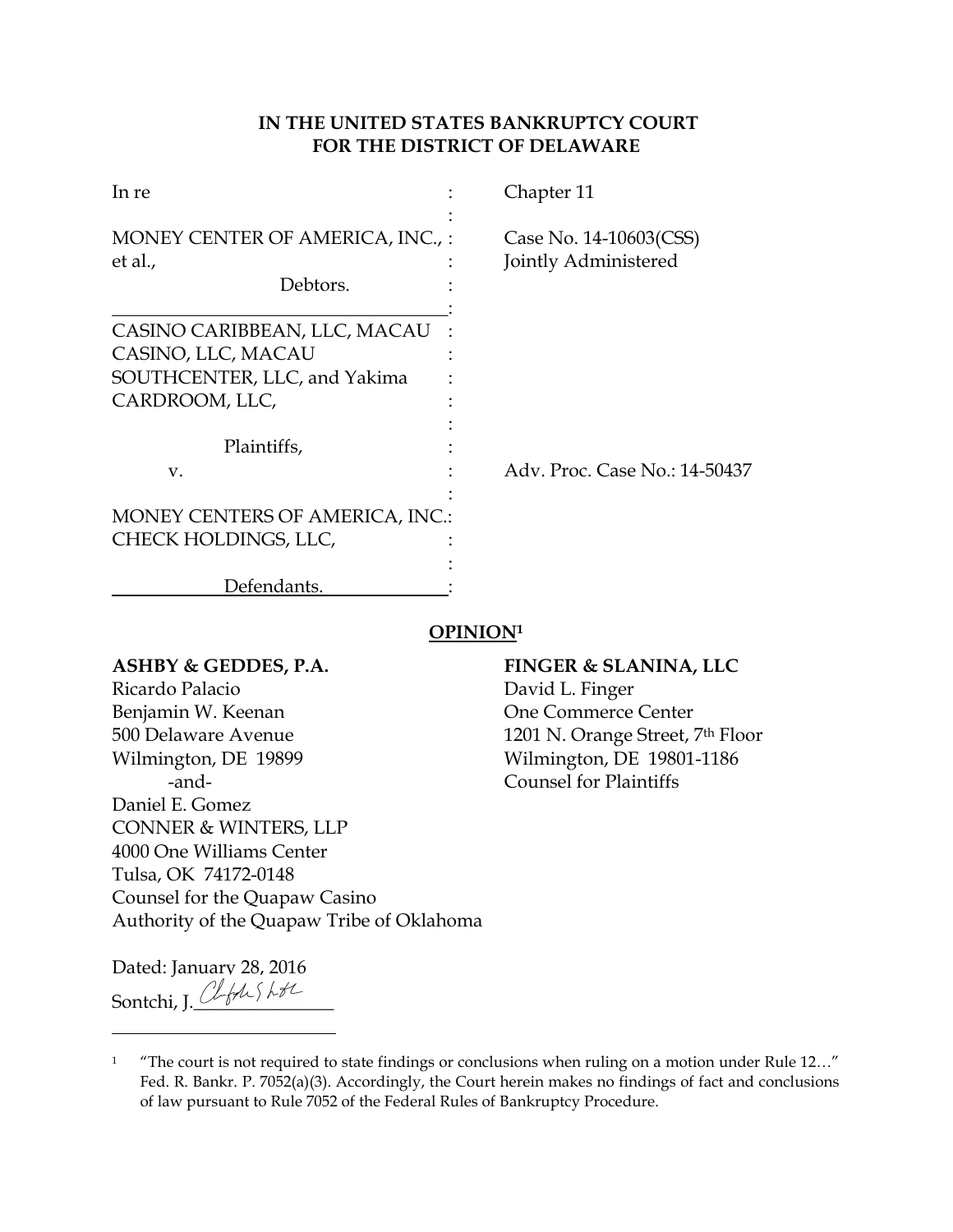#### **Introduction**

The Plaintiffs in this action commenced an adversary proceeding against the Debtors, claiming that one of the Debtors, pursuant to a contractual relationship, held funds owned by them as a mere conduit. The Plaintiffs seek a ruling by the Court that these funds are not property of the estate, and therefore the automatic stay should be lifted and the Debtors should be required to remit them to the Plaintiffs. Because the Debtors' Operating Reports showed a risk that the cash burn associated with paying professionals may leave the Debtors with insufficient cash to pay the Plaintiffs, the Plaintiffs requested, and were granted subject to certain conditions, a order to ensure the Debtors' cash balance did not dip below \$900,000.

Quapaw Casino ("QCA"), like the Plaintiffs, is a casino operator who had a contract pre-petition with one of the Debtors. QCA, like the Plaintiffs, believes that the Debtors hold funds, owned by QCA, as a mere conduit under their pre-petition contract. QCA requests the same relief as the Plaintiffs. QCA was not involved with the order that set aside funds to pay the Plaintiffs' claims. Nonetheless, QCA now seeks intervention in the adversary proceeding, claiming intervention as a matter of right under Fed. R. Civ. P. 24(a)(1) and (a)(2), and permissive intervention under Fed. R. Civ. P. 24(b)(1)(B). The Plaintiffs, fearing that the set-aside funds will be insufficient to pay both their claims and QCA's claims, oppose intervention. The Court holds that QCA has a right to intervene under both Fed. R. Civ. P. 24(a)(1) and (a)(2), and that permissive intervention is warranted under Fed. R. Civ. P. 24(b)(1)(B).

The Third Circuit has held that § 1109(b) of the Code creates a statutory right of intervention under Rule 24(a)(1). The Court holds that QCA qualifies as a creditor under § 1109(b) because QCA has filed a claim against the estate, the Debtors have acknowledged that claim in their schedules and the Court has yet to decide the merits of QCA's claim. Thus, QCA has a right to intervene under Rule 24(a)(1).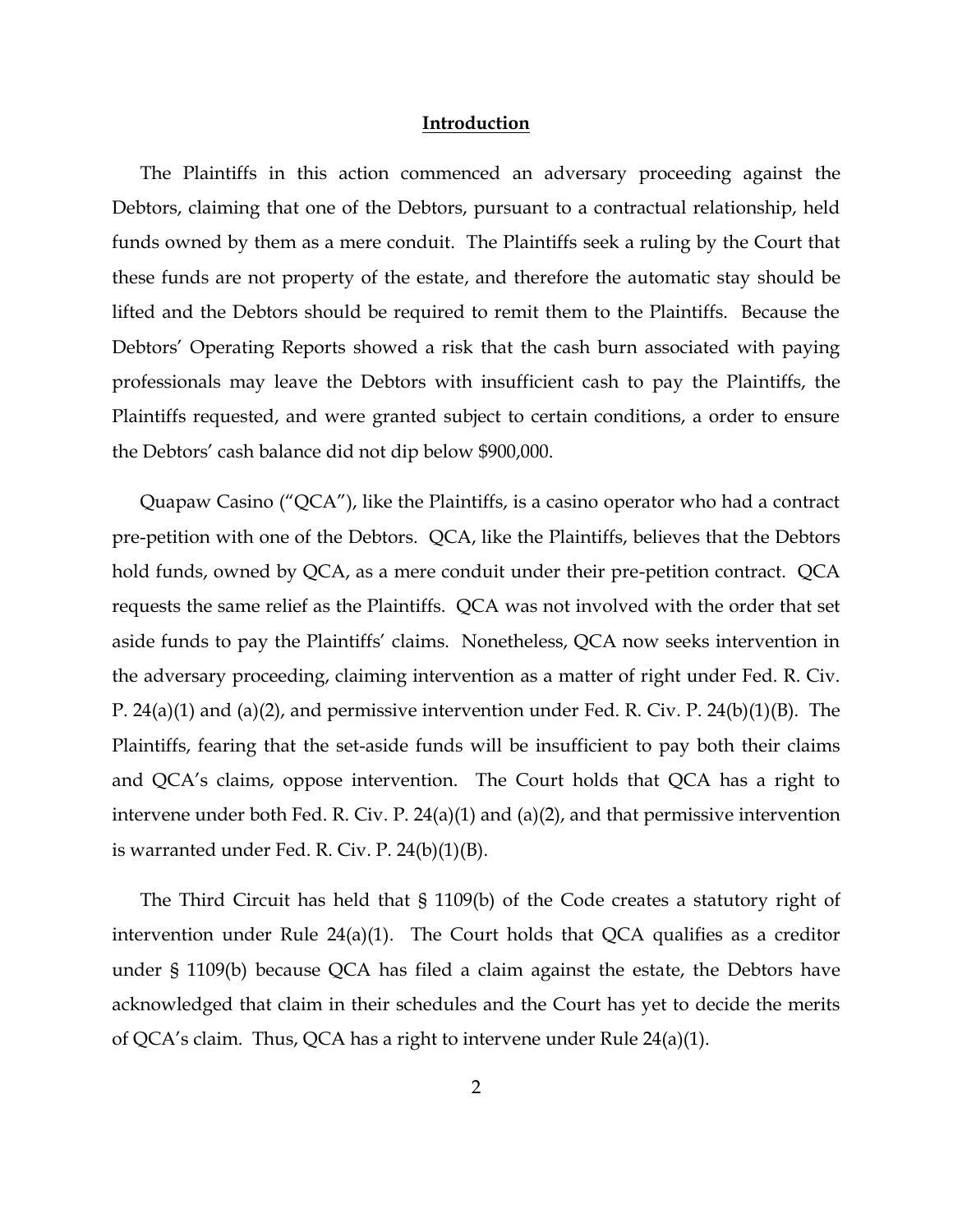Rule 24(a)(2) is understood to have four requirements before a right to intervention can be claimed. QCA has presented all four requirements. The Plaintiffs, in opposing QCA, have focused on the fact that allowing QCA to intervene now can (1) prejudice the Plaintiffs by reducing their recoveries and (2) allows QCA to free-ride on the Plaintiffs' efforts to ensure sufficient funds were set aside to pay their claims. Although the Court acknowledges that this theoretically prejudices the Plaintiffs, this type of prejudice is irrelevant to intervention as a matter of right under Rule 24(a)(2), which only requires that intervention be timely. The Court therefore finds that QCA must be allowed to intervene under Rule 24(a)(2).

Finally, the Court finds that permissive intervention is warranted under Rule 24(b)(1)(B). QCA clearly presents questions of law and fact similar to the Plaintiffs and therefore judicial economy and consistency are served by adjudicating all claims in a single proceeding. Because QCA's interest is not represented by the Plaintiffs, QCA's intervention is not redundant or wasteful. The Court therefore finds it proper to allow intervention.

#### **Factual And Procedural Background**

Quapaw Casino Authority of the Quapaw Tribe of Oklahoma (the "QCA") d/b/a Quapaw Casino ("Casino") owns and operates the Casino in Miami, Oklahoma. On or about January 16, 2014, QCA entered into a Financial Services Agreement (the "Agreement") with the Debtor-Defendant, Check Holdings, LLC ("Check Holdings") that required Check Holdings to provide automated teller machines ("ATM") and other cash advance transaction services to the Casino. The Agreement provided that if a patron of the Casino used a credit/debit card at a Casino ATM or presented checks to the Casino's cash vault, Check Holdings would reimburse the Casino for the funds it advanced to the patron. Check Holdings was entitled to retain fees for its services.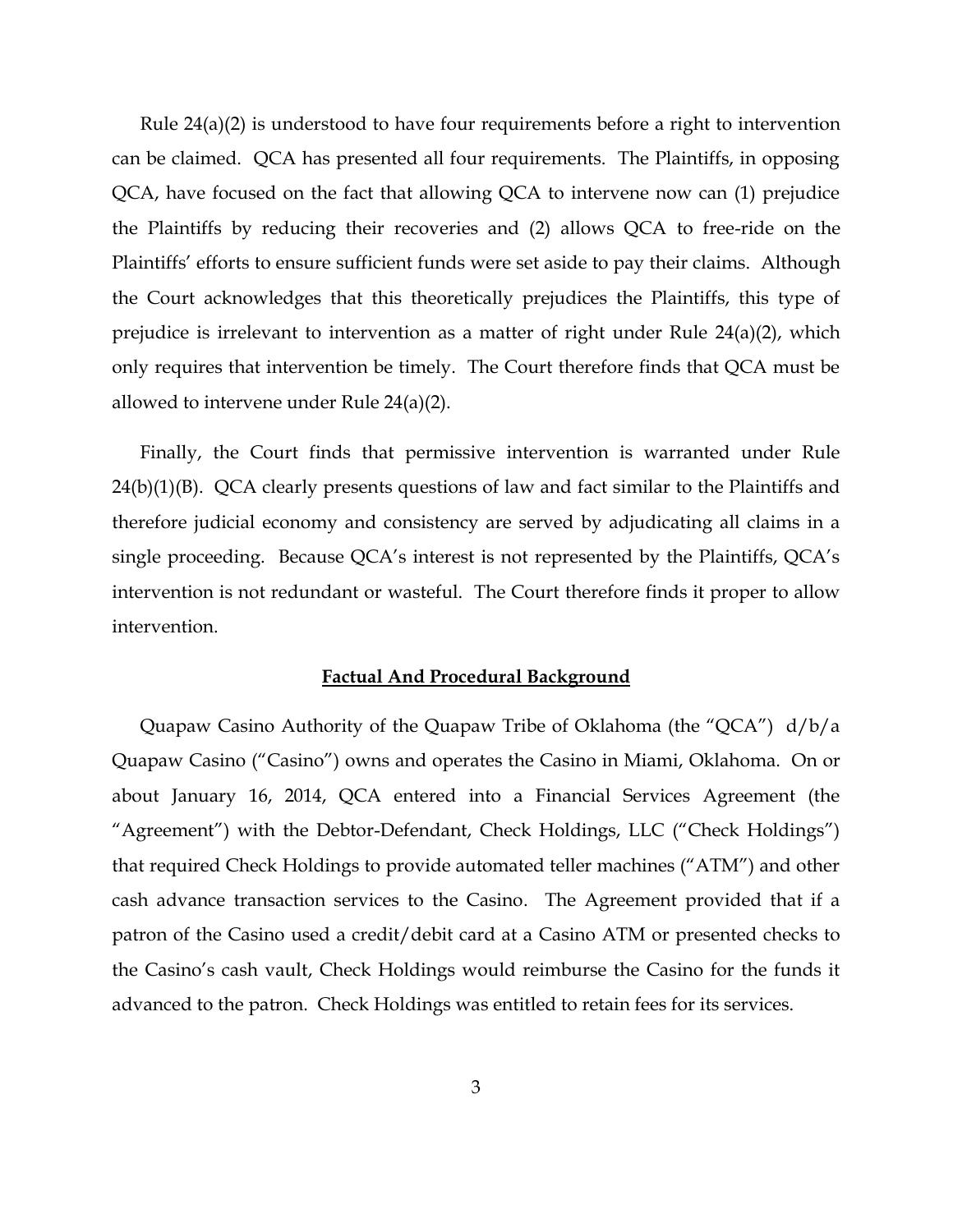On May 15, 2014, the Casino terminated the Agreement with Check Holdings when Check Holdings failed to reimburse funds the Casino advanced between April 24, 2014 and May 14, 2014, notwithstanding the pledges it made in the Agreement. Check Holdings filed for bankruptcy on May 23, 2014, two days after Money Centers of America, Inc. filed its Chapter 11 petition (collectively, "Debtors"). Money Centers of America is the sole owner of Check Holdings. Their cases were administratively consolidated on May 30, 2014. QCA is listed in Check Holding's schedules; and it filed a proof of claim for \$502,018.00 and expressly reserved its right to challenge that the funds were property of Debtors' estate:

**"Reservation of Rights.** By submitting this Proof of Claim, the [Quapaw] Casino does not waive any argument that Check Holdings was merely a conduit for the pass through of funds advanced by the Casino and that the advanced funds were never property of Check Holdings. The Casino expressly reserves the right to assert that the amount it advanced is not property of Check Holdings' bankruptcy estate and/or that the Casino has a preferential right to payment over and above the other creditors and/or that the amount is otherwise no dischargeable."

Casino Caribbean, LLC, Macau Casino, LLC, Macau Southcenter, LLC, and Yakima Cardroom (collectively, "Plaintiffs") filed an adversary complaint (the "Complaint") against Debtors on July 7, 2014, to seek recovery of \$860,772.10, plus interest. The Debtors filed a motion to dismiss on September 9, 2014, which was granted and denied in part.

On November 20, 2014, various professionals representing Debtors filed applications for compensation in amounts exceeding \$1 million. Debtors operating report for October and November showed approximately \$2.4 million in cash, so Plaintiffs contacted the Chapter 11 Trustee (the "Trustee'") to ensure that the Debtors retained enough cash to fully satisfy the Plaintiffs' claims. As a result, the December 10, 2014 Omnibus Order (the "Omnibus Order") contained a requirement that the Trustee give 10-days notice to Plaintiffs' counsel of any disbursements that will cause the estate's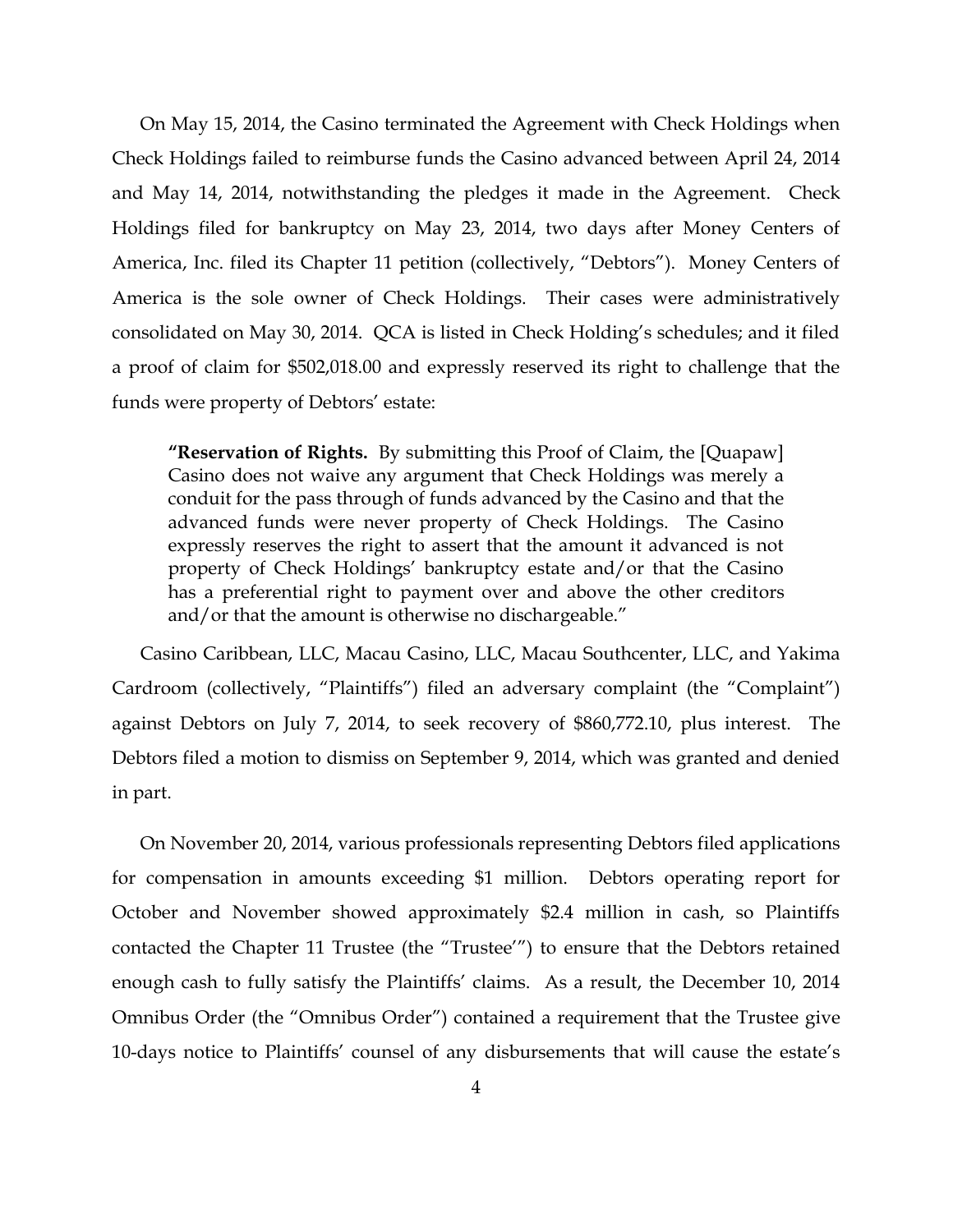cash balance to fall below \$900,000. The Omnibus Order further provides that Plaintiffs must file a motion for relief within the 10-day notice period in order to prevent disbursement.

QCA filed a Motion of the Quapaw Casino Authority to Intervene as an Additional Adversary Plaintiff (the "Motion to Intervene") on January 21, 2015. That same day, QCA also filed An Opening Brief of the Quapaw Casino Authority In Support of its Motion to Intervene (the "Brief"). This was the first time QCA had filed an adversary action in the Debtors case. On February 4, 2015, Plaintiffs filed their Answering Brief in Opposition to the Motion to Intervene of the Quapaw Casino Authority (the "Opposition Brief"). On February 11, 2015, QCA's Reply Brief in Support of its Motion to Intervene (the "Reply") was filed thereto.

QCA claims that its intervention in the Plaintiffs' adversary proceeding is proper under Fed. R. Civ. P. 24(a) and (b). QCA first asserts a right to intervene under Rule 24(a)(1), arguing that because QCA is a creditor and party in interest, the Third Circuit's interpretation of 11 U.S.C. § 1109(b) gives it a federal statutory right of intervention. QCA contends that even though it is asserting that the funds it claims are not property of Debtors' estate, it still still qualifies as a creditor under § 1109(b) because the Debtors' schedules list its claim as a liability of the estate. In support of this interpretation, QCA notes that it has the burden of proving that the claimed funds are not property of the estate; if it is unsuccessful, it will be treated as a creditor in Debtors' bankruptcy case.

Additionally, QCA claims a right to intervene under Rule 24(a)(2). First, QCA asserts that the funds it claims are the same funds claimed by the Plaintiffs. Second, QCA believes that the Plaintiffs' success on the merits could affect QCA's ability to assert its rights and deplete the fund sufficiently to impair QCA's interest. Finally, QCA believes the Plaintiffs cannot adequately protect QCA's rights because Plaintiffs have only requested that the amount of their claims be excluded from the estate. Thus,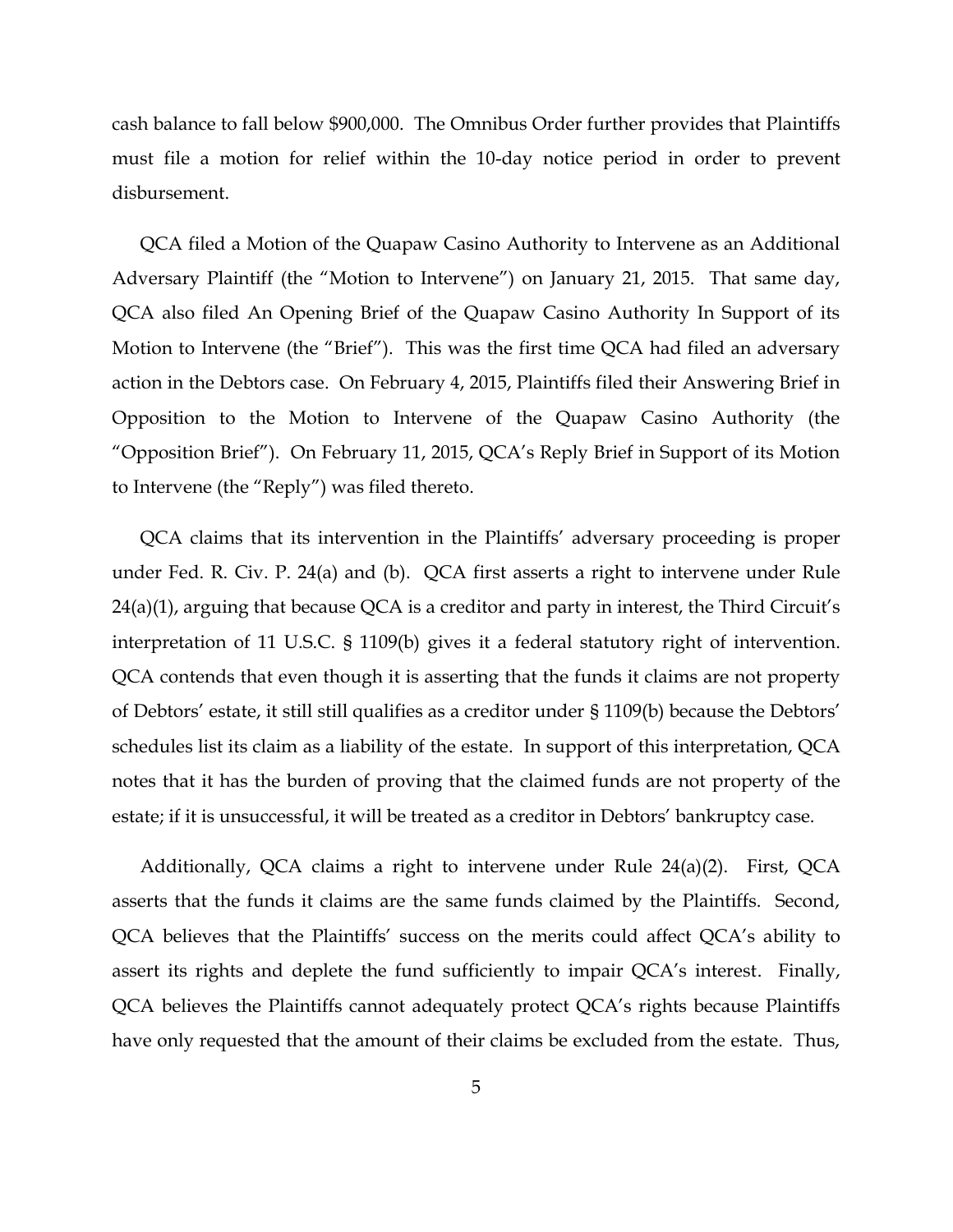QCA concludes it has a right to intervene because additional funds would have to be excluded in order for its interest to be adequately represented.

Furthermore, QCA claims that the Motion to Intervene is timely and creates no prejudice to the existing parties because Plaintiffs' adversary proceeding is in its preliminary stages and Debtors have not filed an answer to the Complaint; therefore, any delay will be minimal. QCA further asserts that the six month delay between the Plaintiffs' filing of the Complaint and its filing of the Motion to Intervene is inconsequential because QCA's proof of claim was not filed until three months after the Complaint and the risk to its rights only developed one month later when professional expenses and the Debtors' operating report were brought before this Court.

Alternatively, QCA believes that permissive intervention is appropriate under Rule 24(b) because the facts and law at issue in Plaintiffs' adversary proceeding are identical to the facts and law alleged in QCA's complaint. QCA claims that Plaintiffs and it have similar contractual agreements with Check Holding and claim the same legal theory for excluding the funds from the bankruptcy estate. QCA therefore believes judicial economy will be served by allowing intervention.

Plaintiffs argue that QCA should not be allowed to intervene under Rule 24. First, Plaintiffs contend that QCA cannot assert § 1109(b) as a basis for mandatory intervention because QCA is neither a creditor nor party in interest. Plaintiffs note that QCA has asserted that Check Holdings was a mere conduit with no ownership interest in the funds and that the funds are not property of the estate. As Plaintiffs see it, a party is only a creditor when it has a claim against the debtor or the estate. Also, Plaintiffs allege that QCA is not a "party in interest" because it does not have an interest in Debtors' reorganization and is not seeking equitable relief against any estate property.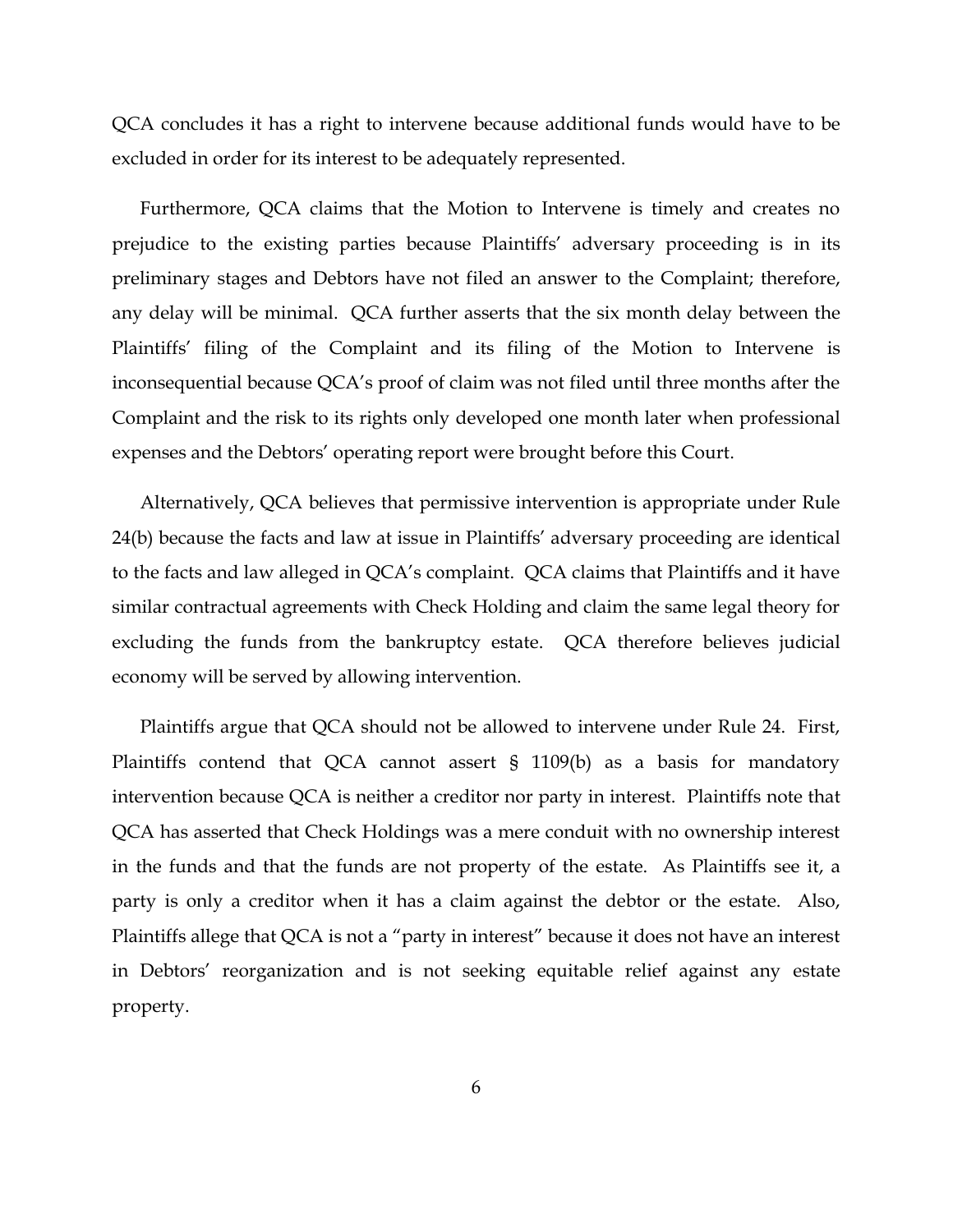Additionally, Plaintiffs believe that Debtors' bankruptcy estate is not a "specific fund" for purposes of Rule 24(a)(2). They argue that the money QCA claims is not part of a segregated fund. Plaintiffs also contend that QCA's Motion to Intervene is purely economic since QCA is only trying to ensure that there are sufficient funds to satisfy its interest. Finally, Plaintiffs assert that QCA's rights are not impaired because it can commence its own adversary proceeding.

Lastly, Plaintiffs claim that QCA does not add any new issues to the current adversary proceeding and cannot permissively intervene. They argue that if QCA is permitted to intervene, the amount that the Plaintiffs preserved by way of the Omnibus Order would be insufficient to pay both their claims and QCA's claims. Plaintiffs assert that QCA's late intervention works purely to its own advantage and prejudices the Plaintiffs.

# **Analysis**

# **I. Mandatory Intervention Under Fed. R. Civ. P. 24(a)**

A movant has an unconditional right to intervene when its motion is timely filed and either (A) a federal statute grants an unconditional right to intervene or (B) the movant claims an interest that is related to the property or transaction that is the subject of the adversary proceeding and disposing of the proceeding impairs or impedes the movant's ability to protect its interest as a practical matter, unless the parties adequately represent that interest.2 Section 1109(b) of the Code grants creditors and parties in interest the ability to raise, appear, and be heard on any issue in a Chapter 11 case.3 The Third Circuit has held that § 1109(b) provides an unconditional statutory right to

<sup>2</sup> Fed. R. Civ. P. 24(a).

<sup>3</sup> 11 U.S.C. § 1109(b).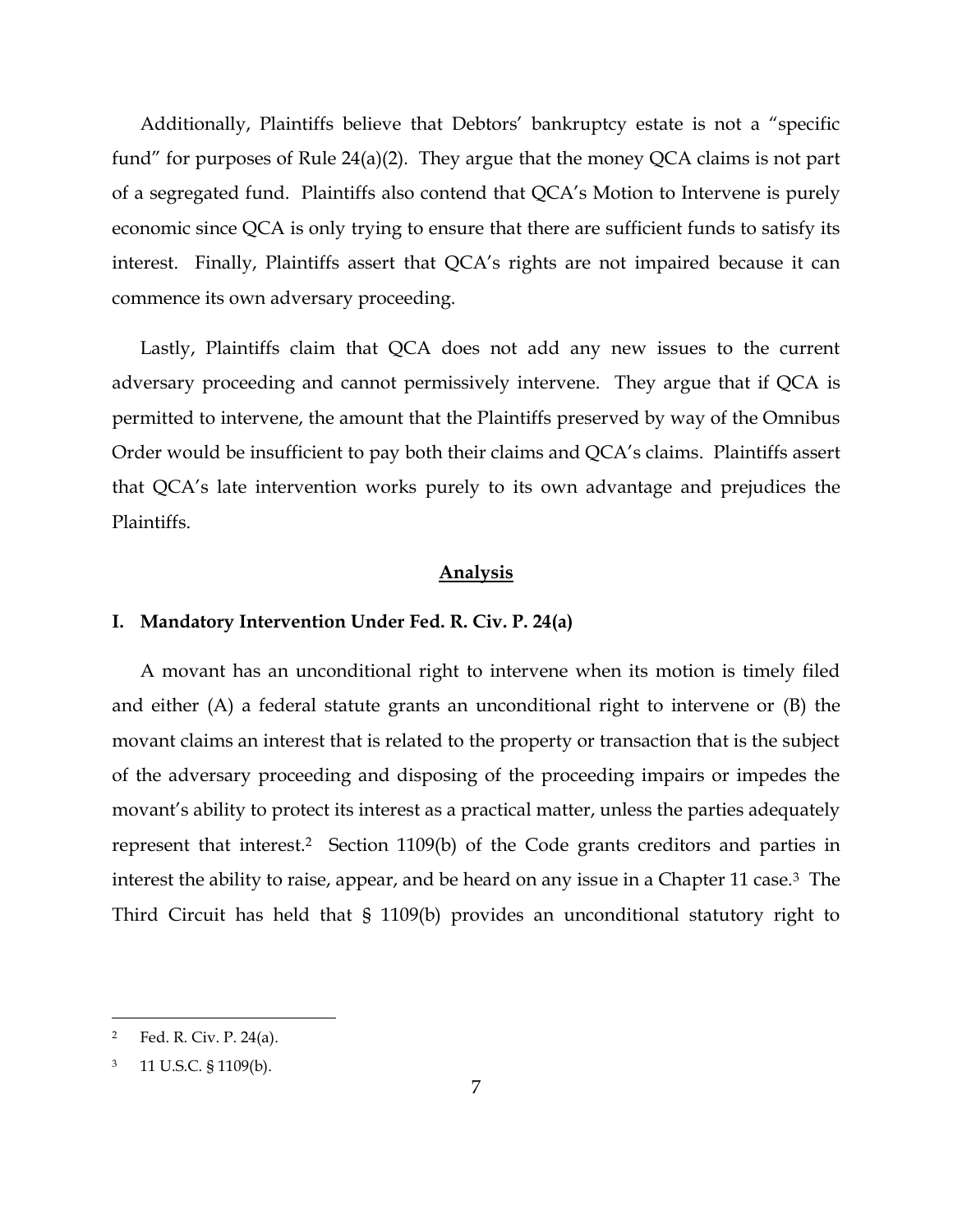intervene in adversary proceedings under Rule 24(a)(1).<sup>4</sup> A "creditor" under the Code is an entity that has a prepetition claim against the debtor or the estate.<sup>5</sup> A "claim" entails a "right to payment, whether or not reduced to judgment liquidated, unliquidated, fixed contingent, mature, unmatured, disputed, undisputed, legal, equitable, secured, or unsecured."<sup>6</sup>

#### **a. Statutory Right**

First, QCA asserts that the Third Circuit's recognition of § 1109(b) as a basis for mandatory intervention must be followed, even though other circuits have disagreed with § 1109(b)'s applicability to Rule 24(a)(1). Plaintiffs do not dispute this. Instead, Plaintiffs contend that QCA is neither a creditor nor party in interest under § 1109(b) because QCA alleges that the money it seeks is not property of the estate, which means that it does not have a claim. QCA responds by arguing that it is presumed to be a creditor because Debtors list QCA in their schedules and it filed a proof of claim, notwithstanding its reservation of rights. As discussed below, the Court finds that QCA is a creditor under § 1109(b). Thus, QCA must be allowed to intervene under Rule  $24(a)(1)$ .

In its Brief, QCA cites *Collier on Bankruptcy ¶* 541.28, 11 USC § 1111(a) and two cases<sup>7</sup> to establish that QCA is a creditor under § 1109(b). *Collier* adds little to QCA's contention because the section relates to property in the possession of the debtor that is

<sup>4</sup> *Matter of Marin Motor Oil, Inc*. 689 F.2d 445, 453 (3d. Cir. 1982); *see also Official Committee of Unsecured Creditors of Allegheny International, Inc. v. Mellon Bank*, 107 B.R. 518, 523 (Bankr. W.D. Pa. 1989) (holding that *Marin* is still good law, notwithstanding the addition of Bankruptcy Rules 2018 and 7024).

<sup>5</sup> 11 U.S.C. § 101(10).

 $6$  11 U.S.C. § 101(5)(A).

<sup>7</sup> *In re Marshall*, 298 B.R. 670, 675 (Bankr. C.D. Ca. 2003); *In re HBA East, Inc*., 87 B.R. 248, 262-63 (Bankr. E.D.N.Y. 1988).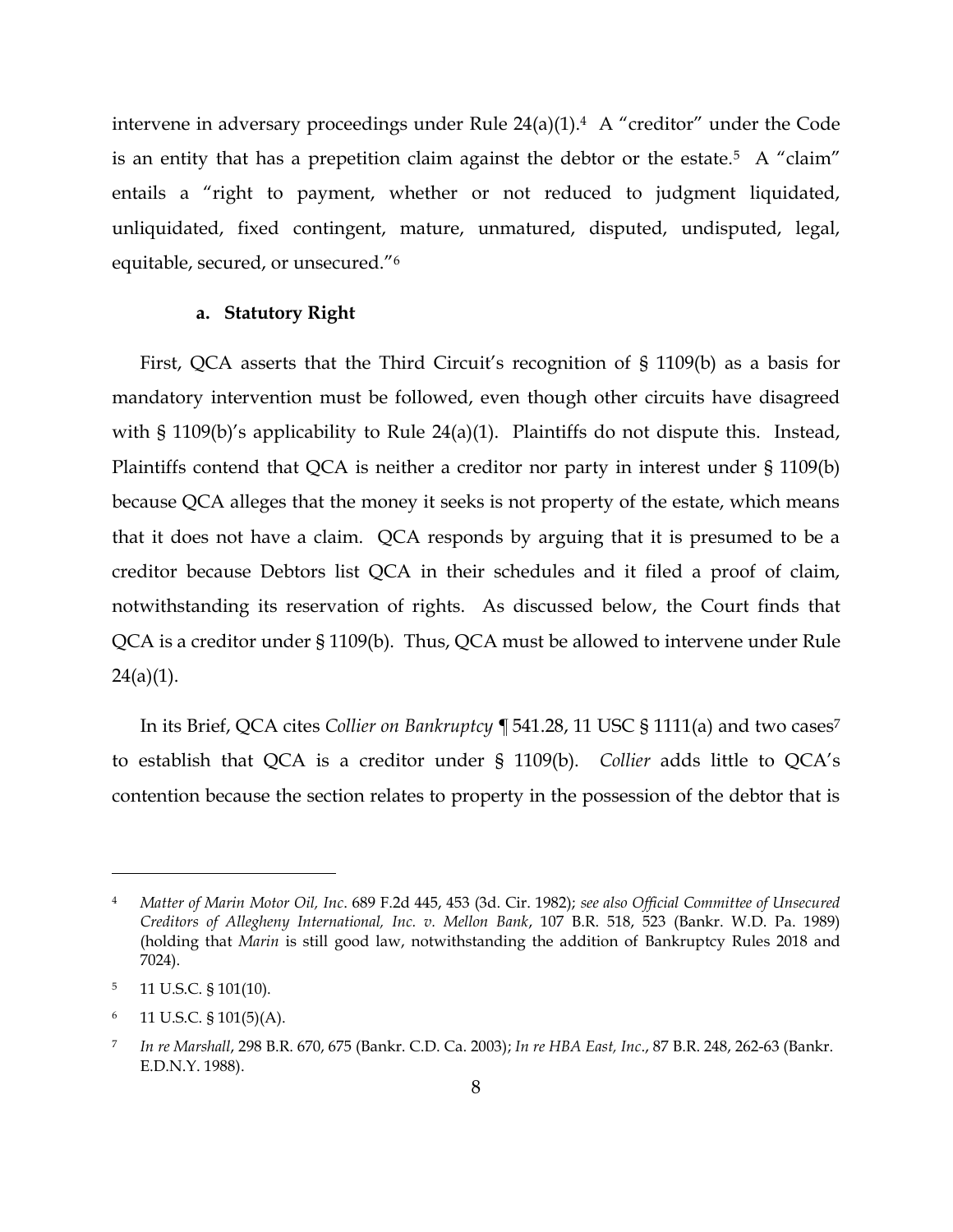alleged to be held in trust for a nondebtor.<sup>8</sup> However, § 1111(a), in tandem with the cited cases, supports QCA's contention that it must be treated as a creditor until adjudicated otherwise.

Section 1111(a) provides that a proof of claim or interest is deemed filed under 11 USC § 501 if it appears on the debtor's schedules.9 In *Marshall*, the bankruptcy court held that a scheduled claimant who failed to file its proof of claim in a Chapter 11 remained a party in interest with standing to object to a debtor's proposed reorganization plan and move for dismissal for lack of good faith.10 There, the debtor listed the claimant in his schedules, but the claimant did not file a proof of claim.11 The claimant objected when the debtor's plan was amended to not include the claimant's interest and pay the other creditors in full.12 The *Marshall* court ultimately decided that even though the claimant could not vote on the plan or receive distributions, he could still object and move to dismiss based on §§ 1109(b) and 1112(b).13 In *HBA East*, the court determined that a movant had standing under § 1109(b) to bring a motion to dismiss the debtor's chapter 11 petition, even though the movant's right to payment was disputed.<sup>14</sup>

<sup>8</sup> *5 Collier on Bankruptcy*, ¶ 541.28 (16th ed. 2010) ("When property in the possession of a debtor is alleged to be held in trust by the debtor for a nondebtor, and therefore not estate property under section 541, the burden rests upon the entity seeking to exclude the property from the estate to establish the existence of the claimed fiduciary relationship").

<sup>&</sup>lt;sup>9</sup> 11 U.S.C. § 1111(a).

<sup>10</sup> *Marshall*, 298 B.R. at 675.

<sup>11</sup> *Id.* at 674.

<sup>12</sup> *Id*.

<sup>13</sup> *Id.* at 675 ("Under § 1109(b), any 'party in interest' may also object to a debtor's chapter 11 reorganization plan. Although Rule 3003(c)(2) states that 'any creditor who fails [to file a proof of claim] shall not be treated as a creditor with respect to such a claim for the purposes of voting and distribution,' [the claimant] is still a 'party in interest' for the purpose of objecting to the plan").

<sup>14</sup> *HBA East*, 87 B.R. at 262-63.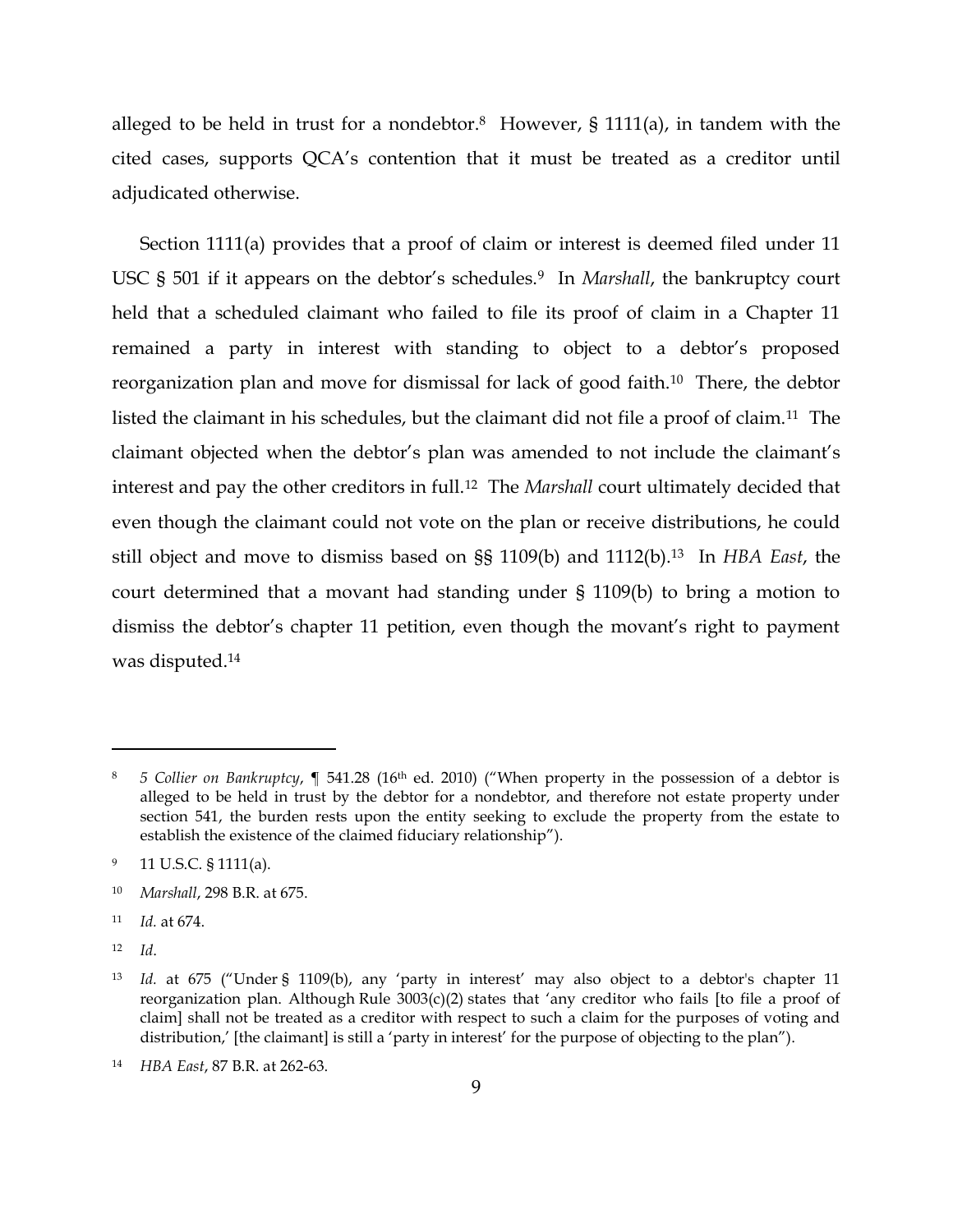Precedent clearly indicates that QCA should be deemed a creditor under § 1109(b). First, QCA's claim that the funds are not property of Debtors' estate has not been determined by this Court. QCA is nominally a creditor based on Debtors' schedules and QCA's proof of claim. If QCA loses its claim against the Debtors, then QCA would have an interest in Debtors' reorganization and a prepetition claim against the estate.<sup>15</sup> In opposing QCA's interpretation, Plaintiffs cite four cases where a claimant was found to not be a creditor. Each case is briefly addressed in turn.

First, *In re Odle* concerned an attorney who filed a secured claim in the amount of 20% of a settlement that the debtor obtained pursuant to a state workers' compensation statute.16 A court order was issued in the bankruptcy case that required the employer to make settlement payments directly to the trustee.17 The trustee field an objection to the attorney's secured claim, and the court determined that the attorney's 20% interest was not a debt subject to discharge.<sup>18</sup> *Odle* is distinguishable on two grounds: (1) the debtor never listed the attorney as a creditor on his schedules and (2) the court held that the attorney did not have a claim after the trustee filed its objection and considered the applicable law governing the settlement.<sup>19</sup> Here, the Debtor's schedules list QCA, QCA has filed a proof of claim and the Court has not adjudicated QCA's claim on the merits.

Second, Plaintiffs rely on *In re Coger* for the proposition that property cannot be included in the estate when the debtor does not own it.20 However, in In re *Coger*, like *Odle*, the claimant was found to not be a creditor *after* the court determined that the

 $\overline{a}$ 

<sup>19</sup> *Id.* at 714.

<sup>15</sup> 11 U.S.C. § 101(10).

<sup>16</sup> *In re Odle*, 204 B.R. 714, 714-15 (Bankr. C.D. Ill. 1997).

<sup>17</sup> *Id.* at 715.

<sup>18</sup> *Id.* at 716.

<sup>20</sup> *In re Coger*, 210 B.R. 803 (9th Cir. B.A.P. 1997).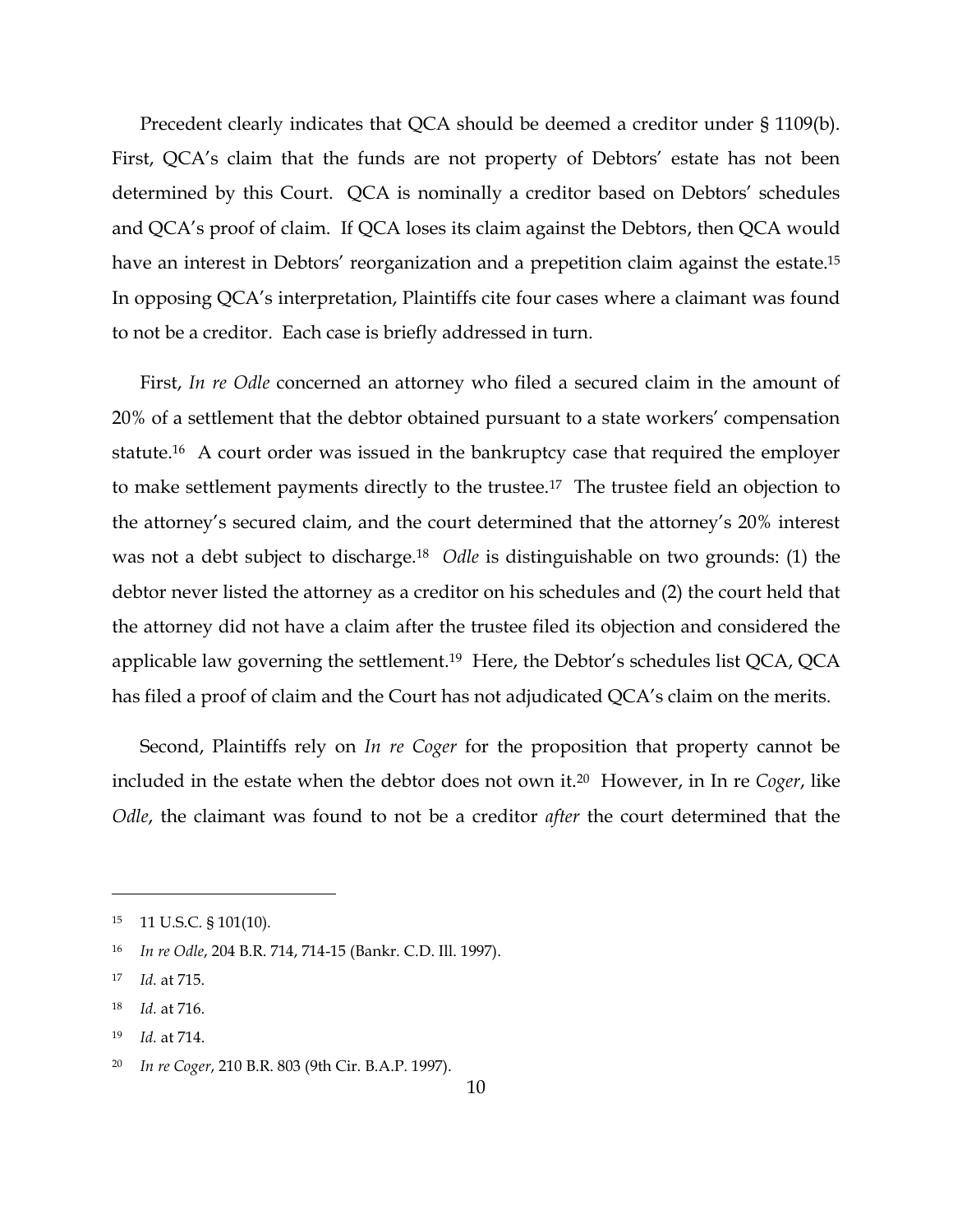claimed property was not part of the estate. 21 Moreover, the claimant was not listed on the debtor's schedules.22 Thus, *Coger* does not address QCA's argument that it will remain a creditor until this Court decides that the funds at issue in QCA's proposed complaint are not property of the estate.

In the third case, *In re Lone Star Pub Operations, LLC*, the court held that the debtor did not have an ownership interest in the money that the trustee attempted to claw back from the defendants.23 That case was in the context of a preference action, and did not address whether the defendants were creditors in the debtor's involuntary chapter 7 case.24 Hence, *Lone Star* adds little to Plaintiffs' position that QCA is not a creditor or party in interest.

Lastly, the question in *In re Golden Triangle Capital, Inc.* was whether the claimed funds were part of a constructive trust.<sup>25</sup> There, the court performed the applicable state law analysis and determined that the funds were not property of the estate.26 To reiterate, the Court has yet to determine whether the funds claimed by QCA are property of the estate. *Golden Triangle* therefore provides no support for denying QCA's Motion to Intervene.

### **b. Interest in Property**

Under Rule 24(a)(2), the Court must allow intervention when four requirements are met: (1) the application for intervention is timely, (2) the applicant has a sufficient interest in the litigation, (3) the interest may be affected or impaired, as a practical

<sup>21</sup> *See id.* at 807 (explaining that the claimant asserted in its motion for stay relief that it was not a creditor).

<sup>22</sup> *Id.* at 806.

<sup>23</sup> *In re Lone Star Pub Operations, LLC*, 465 B.R. 212, 215 (Bankr. D. Kan. 2012).

<sup>24</sup> *Id.* at 212.

<sup>25</sup> *In re Golden Triangle Capital, Inc.*, 171 B.R. 79, 81 (9th Cir. B.A.P. 1994).

<sup>26</sup> *Id.* at 81-84.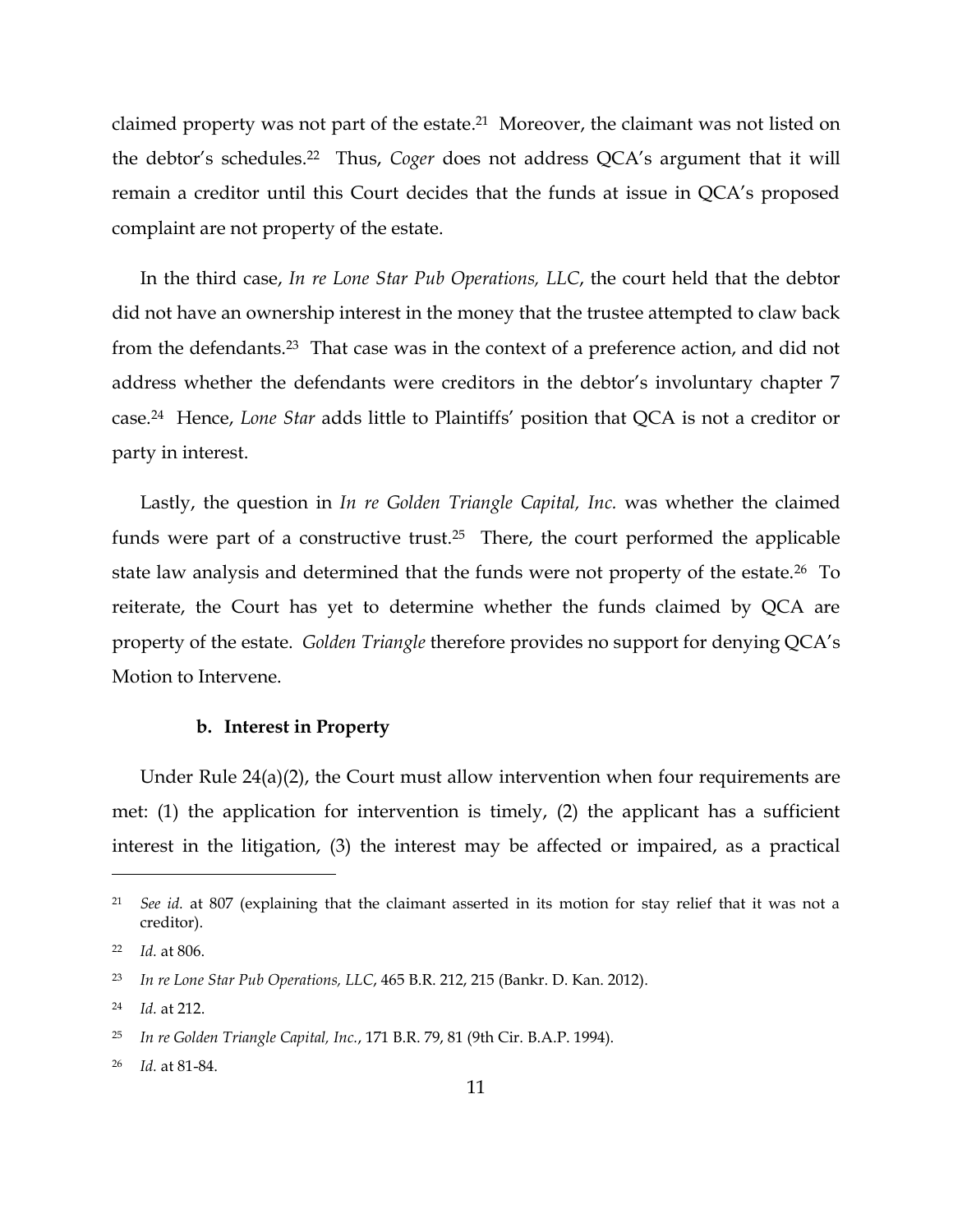matter by the disposition of the action and (4) the interest is not adequately represented by an existing party in the litigation.<sup>27</sup>

First, QCA argues that intervention is timely because adversary proceeding is in preliminary stages and therefore the Plaintiffs will not be prejudiced. However, Plaintiffs contend that they will be prejudiced because they took steps to ensure that their interest the funds are preserved until the adversary proceeding is resolved while QCA "sat on its rights for fifteen months."28 Ultimately, the Court finds that QCA's motion was timely based on consideration of the totality of the circumstances.<sup>29</sup> The important inquiries are "what proceedings of substance on the merits have occurred," "the reason for delay," and how the delay prejudices the parties. $30$ 

At the time the Motion to Intervene was filed, an answer to the Complaint had not been filed, illustrating that the adversary proceeding was just beginning. Additionally, only six months elapsed between when the Plaintiffs filed their adversary complaint and when QCA filed its Motion to Intervene. The fact that QCA did not file its Motion to Intervene at the adversary proceeding's inception is *de minimis*. QCA formally became a creditor in the bankruptcy case when it filed its proof of claim on October 31, 2014, approximately three months after Plaintiffs' commenced the adversary proceeding. QCA filed its claim within a reasonable time "after [QCA] knew, or should have known,<sup>"31</sup> its rights were at risk. The real risk to QCA's ability to recover only arose after the Debtors' operating report showed that professional fees exceeded the

<sup>27</sup> *Mountain Top Condominium Association v. Dave Stabbert Master Builder, Inc.*, 72 F.3d 361, 365 (3d Cir. 1995).

<sup>28</sup> Pls. Br. in Opposition p. 10, Feb. 4, 2015.

<sup>29</sup> *See Mountain Top*, 72 F.3d at 369.

<sup>30</sup> *Id*.

<sup>31</sup> *Id.* at 370 ("We have held that, 'to the extent the length of time an applicant waits before applying for intervention is a factor in determining timeliness, it should be measured from the point at which the applicant knew, or should have known, of the risk to its rights'") (internal citation omitted).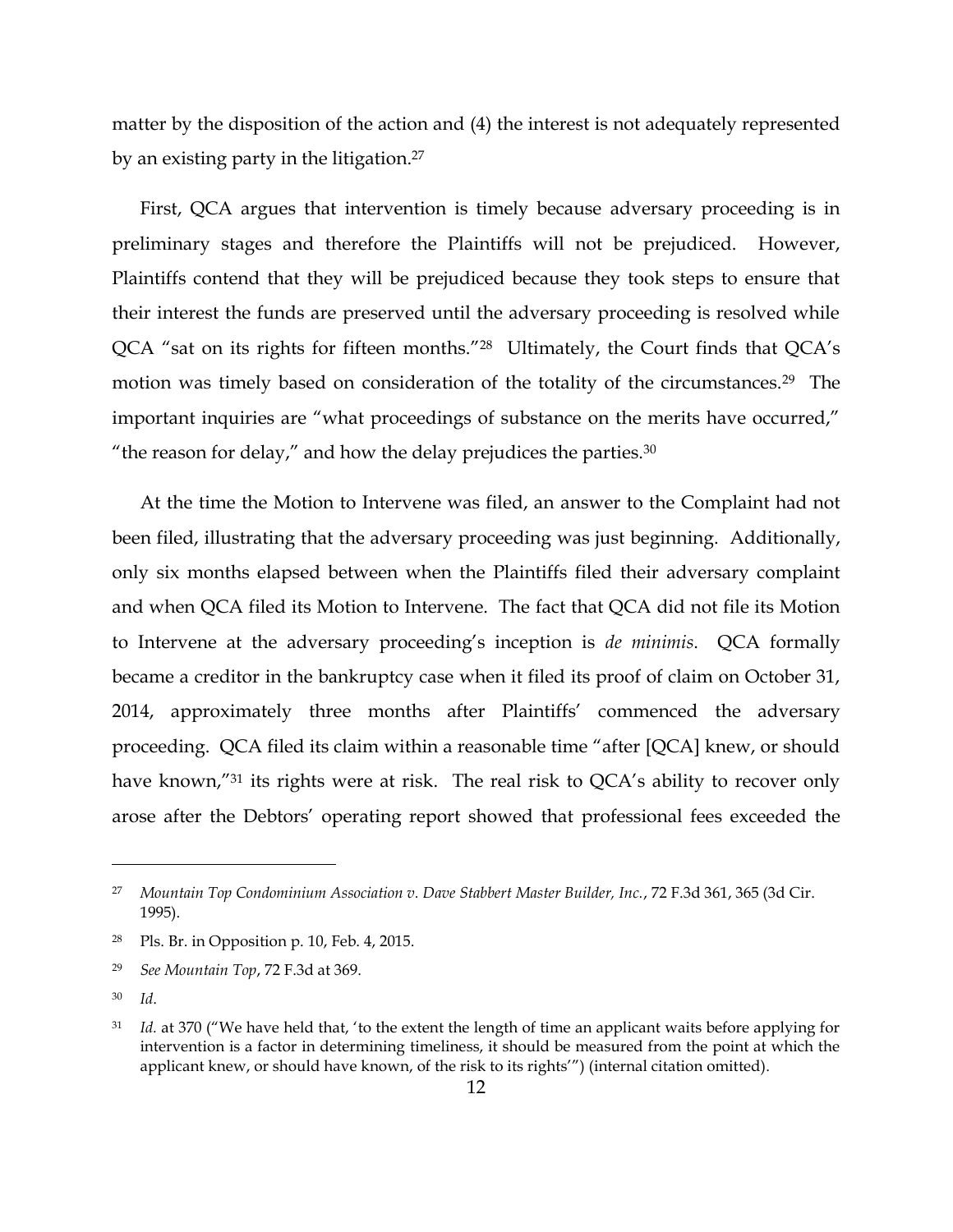cash of the estate and QCA brought its motion to intervene within two months of that disclosure.

Lastly, it is inconsequential to Rule 24(a)(2) analysis that QCA's claim may leave the Debtors with insufficient funds to pay both QCA and the Plaintiffs. As *Mountain Top* explains, the court should analyze prejudice in reference to the *delay* caused by intervention, not the effect that the prospective outcome of intervention may have on the non-intervenor's interest.32 Here, the delay would not be prejudicial to Plaintiffs for two reasons: (1) the Court has already taken steps to protect the amount of Plaintiffs' aggregate claims from the accrual of the Debtors' professional fees; and, (2) QCA's proposed complaint rests on similar facts and legal theory, meaning that any additional time that the defendants need to respond to the complaints will be minimal.

In regard to the second requirement, QCA asserts that it has an interest in the limited funds that the trustee claims are part of the Debtors' estate. However, the Plaintiffs argue that the estate funds cannot be "specific funds" by merely being part of Debtors' bankruptcy estate. Plaintiffs' rely on the fact that the money QCA claims an interest in was not set aside in a discrete fund. According to Plaintiffs, the timing of QCA's motion indicates that its interest is purely economic, which is insufficient to establish a "significantly protectable" interest under *Liberty Mutual Insurance Co. v. Treesdale, Inc.*33 However, QCA does have an interest in a specific fund because the threat to QCA's ability to recover the funds that it claims are not part of the estate is "tangible" to the legally cognizable interest.<sup>34</sup> As a general matter, QCA as a creditor has an interest in any estate funds specifically held by the Trustee for the purposes of satisfying claims against the estate.

<sup>32</sup> *Id.* at 370 (emphasis added).

<sup>33</sup> *See Liberty Mutual Insurance Co. v. Treesdale, Inc.,* 419 F.3d 216, 220-21 (3d Cir. 2005); *see also Mountain Top*, 72 F.3d at 366.

<sup>34</sup> *Mountain Top*, 72 F.3d at 366.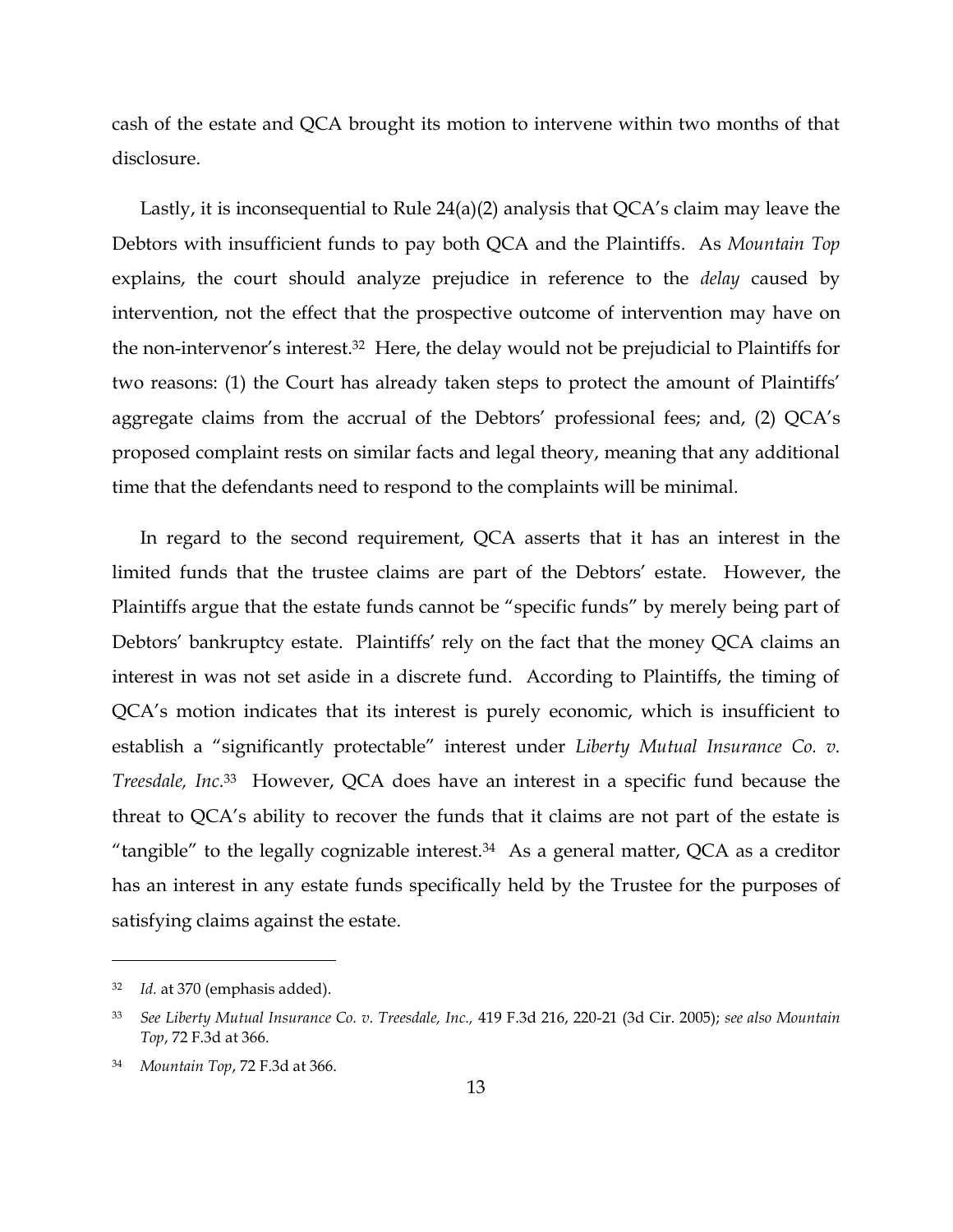Moreover, the Omnibus Order effectively sets aside \$900,000 of the estate's funds to provide Plaintiffs, in the event they succeed in the adversary proceeding, with the opportunity to recover moneys they claim are not property of the estate available to general creditors. QCA claims a similar interest to Plaintiffs, which is significantly protectable by the amount reserved in the Omnibus Order. Thus, the movants in *Liberty Mutual* are distinguishable from QCA because those movants did not have a property or legally protectable interest in the funds subject to dispute.35 Rather, the movants had a purely economic interest in the funds being available so that funds could be used to satisfy their claims in an entirely distinct and separate litigation with one of the parties.<sup>36</sup>

Additionally, QCA contends that its interest may be impaired because the estate's funds could be depleted if Plaintiffs prevail on their claims. Plaintiffs counter this by contending that QCA could institute its own adversary proceeding against Debtors. However, Plaintiffs' argument does not negate the possibility that their recovery might impede QCA's recovery. Currently, the Omnibus Order only covers the amount that the Plaintiffs claim is not property of the estate, which means that disbursements could be made from the estate until there is not enough cash available for QCA's claim.<sup>37</sup>

Lastly, Plaintiffs are only asserting the amount of their respective claims and have not excluded money to the benefit of QCA or any other creditor with a similar position against property of the estate. Thus, Plaintiffs do not adequately represent QCA's

 $35$  419 F.3d at 222 (explaining that the movants did not have a property interest in the insurance policy, which was between the plaintiff and defendant).

<sup>36</sup> *Id.* (indicating that the movants only wanted to make sure that the insurance company continued to pay money under the policy so that the movants would be able to collect on their claims against the plaintiff in a separate suit).

<sup>37</sup> *See Mountain Top*, 72 F.3d at 368 (explaining that if the plaintiff and defendant in the litigation settled then the movant would have been the beneficiaries of a worthless trust, which precludes the movant's ability to recover the amount of its claim).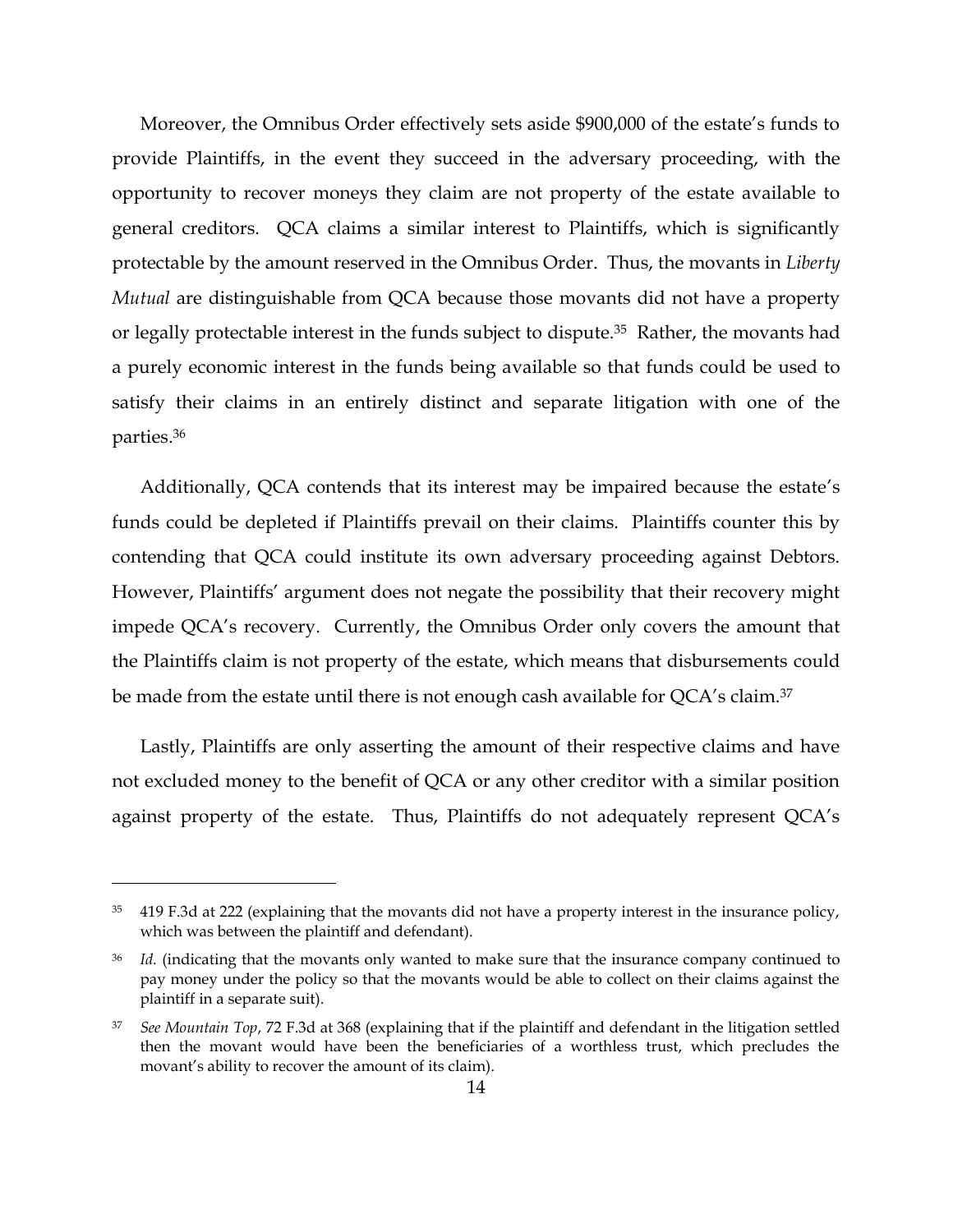interest in the funds.<sup>38</sup> Therefore, the Court finds that QCA has the right to intervene under both Fed. R. Civ. P.  $24(a)(1)$  and  $(a)(2)$ .

#### **II. Permissive Intervention Under Fed. R. Civ. P. 24(b)**

A court may permit anyone to intervene when a timely motion is filed, and there is either (1) a federal statute that provides the intervener a conditional right or (2) "the claim or defense that the intervener asserts shares a common question of law or fact with the main action."<sup>39</sup> Permissive Intervention is allowed at a court's discretion.<sup>40</sup>

QCA relies on *Moore's Federal Practice* to assert that the question of fact that it raises in its proposed complaint is identical to Plaintiffs' claims in that they both allege a contractual relationship and Check Holding's failure to reimburse funds pursuant to the contract during the same time period. Also, QCA contends that the legal theory raised is the same as Plaintiffs' because they both argue that Check Holding was a "pass through" for the funds and therefore Check Holding never had an ownership interest in the funds. Finally, QCA insists intervention is warranted because judicial economy and consistency will be served by resolving these issues in a single proceeding.

In response, Plaintiffs cite two cases for the proposition that movants should not be allowed to intervene when they add no new issues to the present litigation; neither case, however, weighs against permitting intervention here. The movants in *Hallco* and *Bisanz*, respectively, were already adequately represented by litigants in those

<sup>38</sup> *See id.* at 368-69 ("The most important factor in determining adequacy of representation is how the interest of the absentee compares with the interest of the present parties. If the interest of the absentee is not represented at all, or if all existing parties are adverse to him, then he is not adequately represented. If his interest is identical to that of one of the present parties, or if there is a party charged by law with representing his interest, then a compelling showing should be required to demonstrate why this representation is not adequate").

<sup>39</sup> Fed. R. Civ. P. 24(b).

<sup>40</sup> *Bell Atlantic-Delaware, Inc. v. Global NAPS South, Inc.*, 77 F. Supp. 2d 492, 502 (D. Del. 1999).